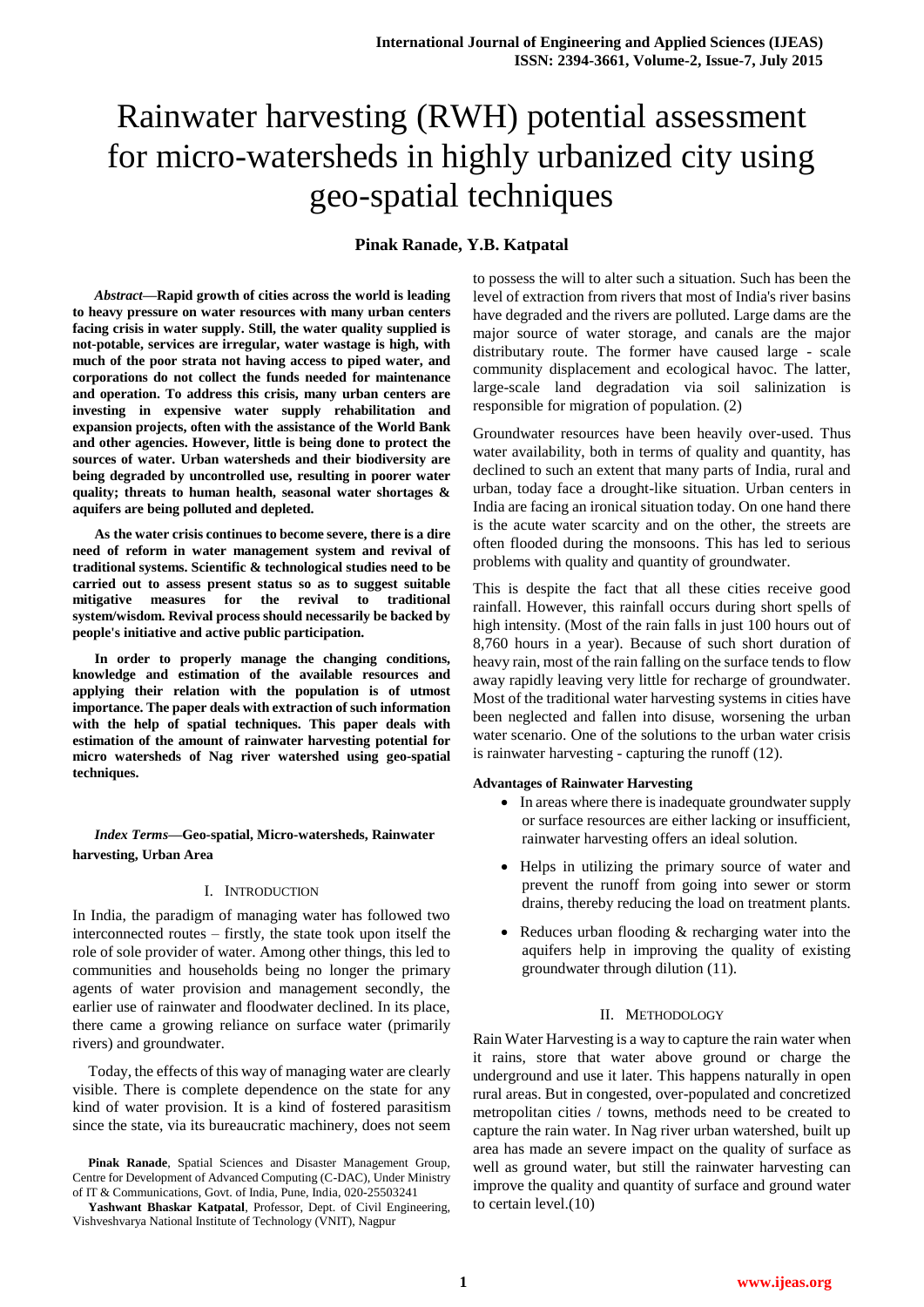# **Rainwater harvesting (RWH) potential assessment for micro-watersheds in highly urbanized city using geo-spatial techniques**

As per the GSDA-Maharashtra published watershed reference map, the Nag river catchment forms a part of Kanhan river catchment i.e. WGKN – 4. Overall two sub-watersheds were delineated for Nag River up to its confluence with river Kanhan. i.e. WGKN-4/1- WGKN-4/2. The sub-watersheds were further divided into three mini-watersheds i.e. WGKN-4/1A–1B-WGKN-4/C. For the rainwater harvesting assessment, the study was conducted for WGKN-4/1A (Fig. 1 ), with mini-watersheds further divided into ten micro watersheds namely WGKN-4/1A1 - WGKN-4/1A10 (Table – 1) (Fig.2). The existing and historical (1989) land use / land cover pattern for each micro-watershed was then compared & studied to understand the overall impact of urbanization on Nag river watershed(4 ,6).

Demarcation of sub-watersheds and delineation of micro-watersheds was done on the basis of the hierarchical delineation system developed by Groundwater and Surveys Development Agency (GSDA), Govt. of Maharashtra. The delineation of watershed boundaries involved deriving information on drainage network – first order stream onwards. This was achieved by picking up, initially, some details on both natural as well as cultural features from Survey of India topographical maps of 1:50000 scale followed by modifying them with the help of information available in the IRS-1C LISS – III image 2003 (5).

GIS database of Rain Water Harvesting (RWH) potential in Nag river urban watershed was developed using ArcGIS software by utilizing available vector and raster databases. Major themes identified for prioritizing RWH in the GIS were rainfall, land use / land cover, slope, soils and population density. In general, the database comprised of baseline thematic maps and composite processed maps (7, 8).

| Table 1 - Ing Kinti waleished Denneation |                 |                |                     |  |  |  |
|------------------------------------------|-----------------|----------------|---------------------|--|--|--|
| Watershed                                | Sub             | Mini           | Micro               |  |  |  |
| Codification                             | Watershed       | Watershed      | Watershed           |  |  |  |
| <b>WGKN-4/1</b><br><b>WGKN-4</b>         |                 | <b>WGKN-4/</b> | <b>WGKN-4/1A1</b>   |  |  |  |
|                                          |                 | 1A             |                     |  |  |  |
|                                          | <b>WGKN-4/2</b> | $WGKN-4/$      | <b>WGKN-4/1A2</b>   |  |  |  |
|                                          |                 | 1B             |                     |  |  |  |
|                                          |                 | $WGKN-4/$      | <b>WGKN-4/1A3</b>   |  |  |  |
|                                          |                 | 1C             |                     |  |  |  |
|                                          |                 |                | <b>WGKN-4/1A4</b>   |  |  |  |
|                                          |                 |                | <b>WGKN-4 / 1A5</b> |  |  |  |
|                                          |                 |                | <b>WGKN-4/1A6</b>   |  |  |  |
|                                          |                 |                | <b>WGKN-4 / 1A7</b> |  |  |  |
|                                          |                 |                | <b>WGKN-4/1A8</b>   |  |  |  |
|                                          |                 |                | <b>WGKN-4/1A9</b>   |  |  |  |
|                                          |                 |                | WGKN-4 / 1A10       |  |  |  |
|                                          |                 |                |                     |  |  |  |

**Table 1 - Nag River watershed Delineation**

**Fig 1. Satellite Data for Nag river urban watershed**



**Fig 2. Micro-watershed Delineation Nag river urban watershed**



III. RESULTS & DISCUSSIONS

As per the study, rainwater harvesting potential was calculated for each micro watershed (Table 2), apart from the total demand for water on some defined assumptions (9).

*Rainwater Recharge Potential per sq. ft for Nag river urban area is assumed as 106.46 L / Sq. ft.*

| While, total demand for water per sq. ft. is assumed as 102.85 |  |  |
|----------------------------------------------------------------|--|--|
| $L/Sq.$ ft.                                                    |  |  |

| <b>Micro</b><br>watershed     | Area<br>of<br>Sub<br>hasin<br>(Sq.<br>Km.) | Area<br>of Sub<br>hasin<br>(Milln<br>Sq.<br>ft.) | Total<br>Rainwater<br>recharge<br><b>Potential</b><br>(ML)<br>(Area X<br>106.46L | <b>Total Demand</b><br>for water<br>(ML)<br>(Area X<br>102.85 |
|-------------------------------|--------------------------------------------|--------------------------------------------------|----------------------------------------------------------------------------------|---------------------------------------------------------------|
| $W$ GKN-4/<br>1A1             | 9.81                                       | 105.59                                           | 11241.11                                                                         | 10859.53                                                      |
| $W$ GKN-4/<br>1A <sub>2</sub> | 5.65                                       | 60.82                                            | 6474.90                                                                          | 6255.34                                                       |
| $W$ GKN-4/<br>1A3             | 6.68                                       | 71.9                                             | 7654.47                                                                          | 7394.92                                                       |
| $W$ GKN-4/<br>1A4             | 9.07                                       | 97.63                                            | 10393.69                                                                         | 10041.25                                                      |
| $W$ GKN-4/<br>1A5             | 6.69                                       | 72.01                                            | 7666.18                                                                          | 7406.23                                                       |
| $W$ GKN-4/<br>1A6             | 7.97                                       | 85.79                                            | 9133.20                                                                          | 8823.5                                                        |
| $W$ GKN-4/<br>1A7             | 9.29                                       | 100                                              | 10646                                                                            | 10285                                                         |
| $W$ GKN-4/<br>1A8             | 6.02                                       | 64.8                                             | 6898.61                                                                          | 6664.68                                                       |
| $W$ GKN-4/<br>1A9             | 7.32                                       | 78.79                                            | 8387.98                                                                          | 8103.55                                                       |
| WGKN-4/<br>1A10               | 7.61                                       | 81.91                                            | 8720.14                                                                          | 8424.44                                                       |
| Total                         | 76.11                                      | 819.24                                           | 87216.28                                                                         | 84258.84                                                      |

## IV. CONCLUSIONS

The study suggests that spatial techniques can be effectively used for assessment of huge untapped potential for rainwater harvesting. This information is also required for awareness creation and as a decision support tool for targeting RWH plans. The reason for using spatial techniques for this type of advocacy is due to the versatility of the tools. Remote sensing provides spatial data at regular interval and aids as a powerful tool for making inventory and monitoring water resources, while spatial analysis is done to get an idea about the terrain, to identify water logging area (seasonal and annual), and to identify sites for rainwater harvesting. Unique feature of GIS